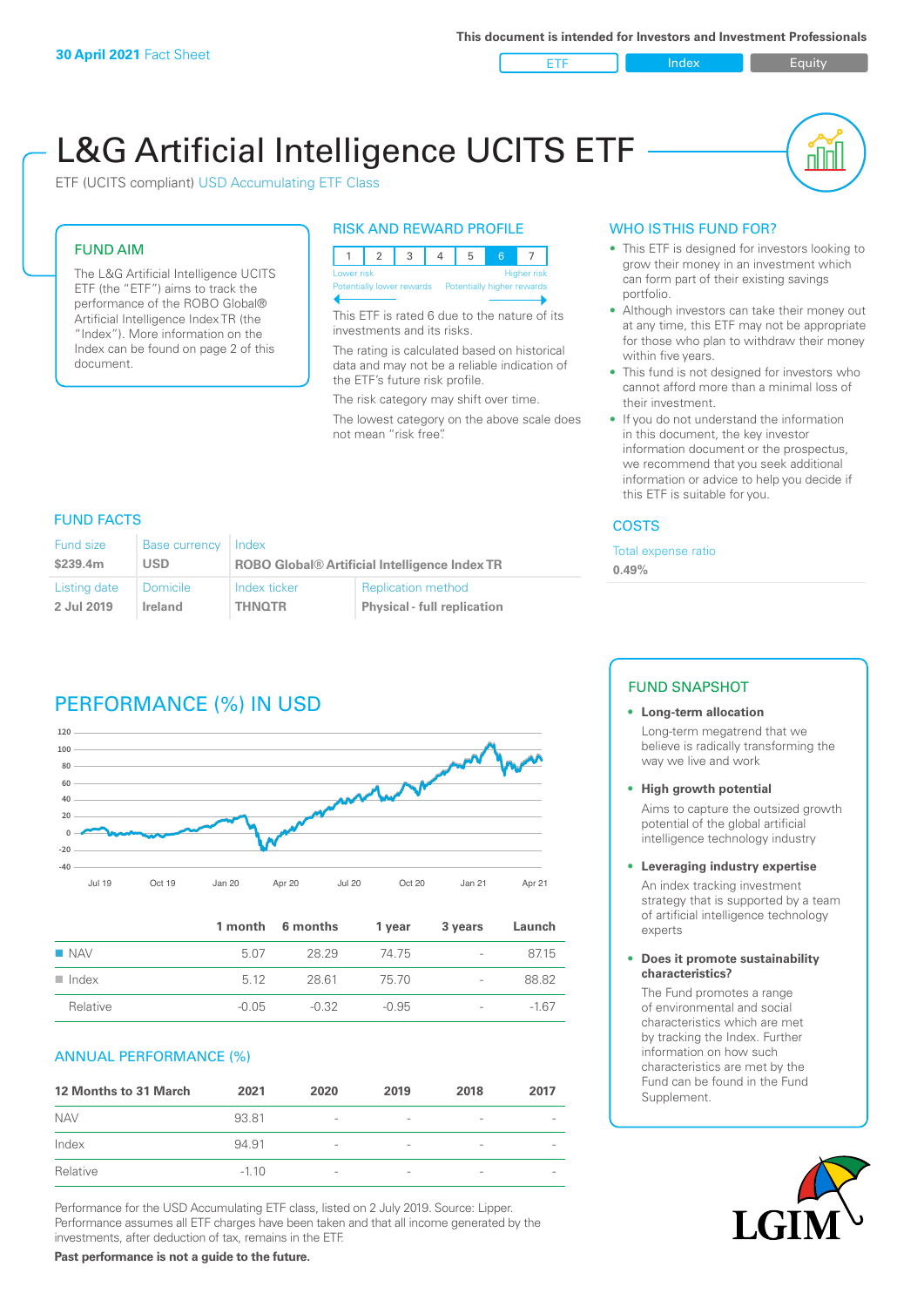# L&G Artificial Intelligence UCITS ETF

ETF (UCITS compliant) USD Accumulating ETF Class

# INDEX BREAKDOWN

The breakdowns below relate to the Index. The ETF's portfolio may deviate from the below. All data source LGIM unless otherwise stated. Totals may not sum to 100% due to rounding.



#### SECTOR (%)

| <b>Business Process</b>  | 204  |
|--------------------------|------|
| ■ Semiconductor          | 14.0 |
| ■ Big Data/Analytics     | 13.6 |
| $\blacksquare$ Ecommerce | 11.2 |
| ■ Network & Security     | 10.3 |
| Cloud Providers          | 94   |
| ■ Consumer               | 72   |
| Cognitive Computing      | 5.5  |
| <b>Healthcare</b>        | 43   |
| $\Box$ Other             | 41   |
|                          |      |



| $\blacksquare$ TWD | 3.4 |
|--------------------|-----|
| <b>EUR</b>         | 3.0 |
| HKD                | 2.2 |
| $\blacksquare$ GBP | 1.5 |
| $\blacksquare$ AUD | 1.3 |
| PLN                | 0.8 |
| CNY                | 0.4 |
|                    |     |
|                    |     |

■ Top 10 constituents 18.2% Rest of Index 81.8% No. of constituents in Index 74

## TOP 10 CONSTITUENTS (%)

| Proofpoint            | 21  |
|-----------------------|-----|
| Nuance Communications | 1.9 |
| Nvidia                | 1.8 |
| <b>FICO</b>           | 1.8 |
| Cloudflare A          | 18  |
| Amazon                | 1.8 |
| <b>IBM</b>            | 1.8 |
| Arista Networks       | 1.8 |
| Alphabet A            | 1.7 |
| Microsoft             | 17  |
|                       |     |

#### INDEX DESCRIPTION

The Index aims to track the performance of a basket of companies that have a distinct portion of their business and revenue derived from the field of Artificial Intelligence, and the potential to grow within this space through innovation and/or market adoption of their products and/or services.

The index is comprised of companies which are publicly traded on various stock exchanges around the world that are exposed to the "Artificial Intelligence" theme as defined by ROBO Global®. ROBO Global® created and maintains a unique database of companies across the globe that have a portion of their business and revenue associated with Artificial Intelligence and enabling technologies. The ROBO Global® Industry Classification currently identifies 11 subsectors of the Artificial Intelligence theme that present a suitable level of product and technology maturity to carry high growth and returns potential.

A company is only eligible for inclusion in the Index if it is of a sufficient size (determined by reference to the total market value of its shares) and it is sufficiently "liquid" ( a measure of how actively its shares are traded on a daily basis). Within the Index, companies are weighted according a modified AI-factor weighting scheme. The Index is rebalanced quarterly in March, June, September and December.

## INVESTMENT MANAGER

GO ETF Solutions LLP is the investment manager for each of the exchange traded funds (ETFs) issued by Legal & General UCITS ETF Plc and is responsible for the day-to-day investment management decisions for this ETF. The team is highly experienced with respect to all aspects relating to the management of an ETF portfolio, including collateral management, OTC swap trading, adherence to UCITS regulations and counterparty exposure and monitoring.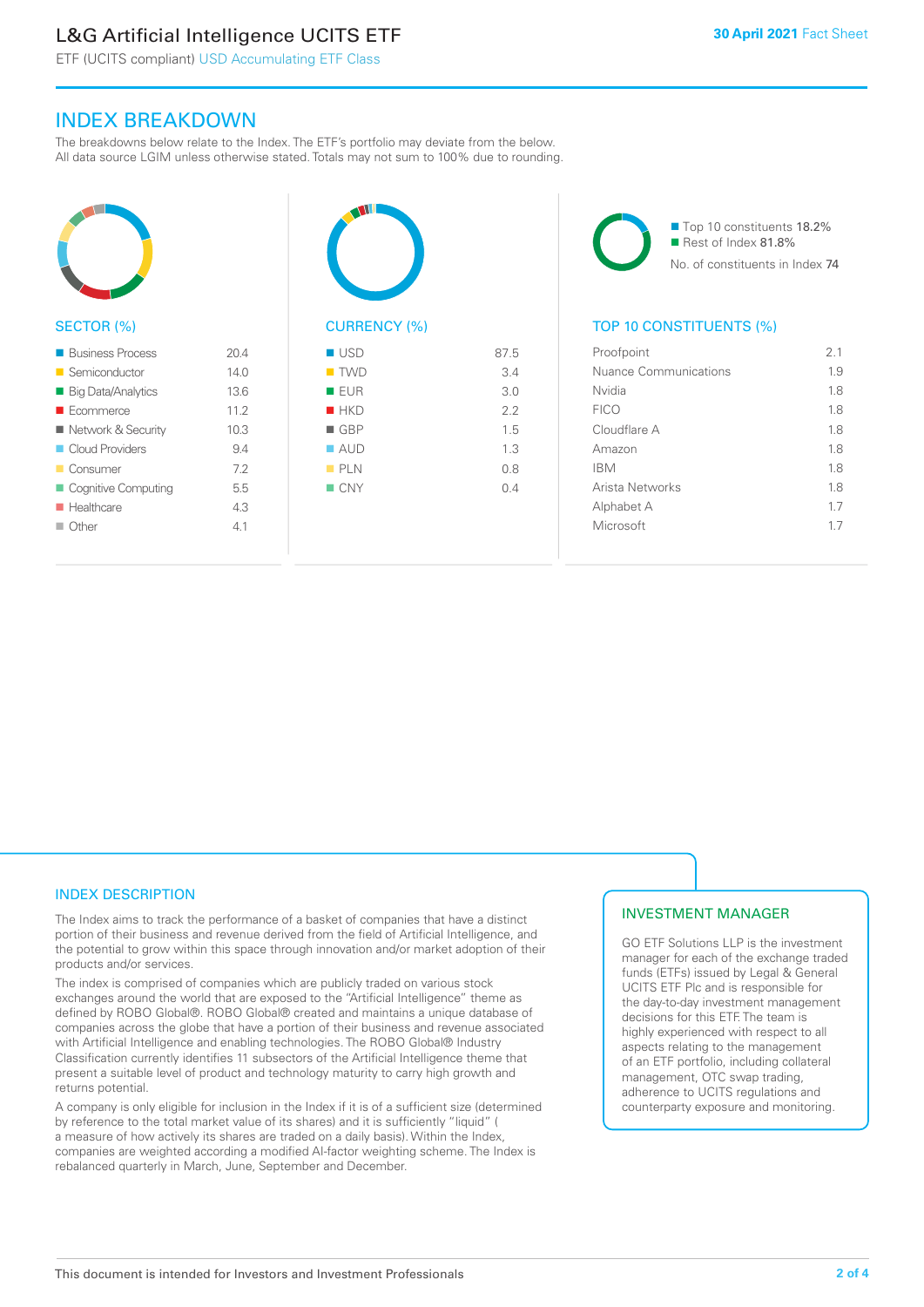# L&G Artificial Intelligence UCITS ETF

ETF (UCITS compliant) USD Accumulating ETF Class

#### KEY RISKS

- The value of an investment and any income taken from it is not guaranteed and can go down as well as up; you may not get back the amount you originally invested.
- An investment in the ETF involves a significant degree of risk. Any decision to invest should be based on the information contained in the relevant prospectus. Prospective investors should obtain their own independent accounting, tax and legal advice and should consult their own professional advisers to ascertain the suitability of the ETF as an investment.
- Third party service providers (such as counterparties entering into financial derivative instruments with the ETF or the ETF's depositary) may go bankrupt and fail to pay money due to the ETF or return property belonging to the ETF.
- As the Index includes micro, small and medium-sized publicly traded companies, the ETF is subject to the risk that such companies may be more vulnerable to adverse business or economic events and greater and more unpredictable price changes than larger companies or the stock market as a whole.
- The ETF is subject to the risks associated with technology-focused companies that are particularly vulnerable to rapid developments in technology (which may leave their products out-of-date), government regulation and competition from domestic and foreign competitors who may have lower production costs. Such companies may also have difficulties establishing and maintaining patents, copyrights, trademarks and trade secrets relating to their products which could negatively affect their value.
- It may not always be possible to buy and sell ETF shares on a stock exchange or at prices closely reflecting the NAV.
- If the Index provider stops calculating the Index or if the ETF's license to track the Index is terminated, the ETF may have to be closed.
- There is no capital guarantee or protection on the value of the ETF. Investors can lose all the capital invested in the ETF.
- Please refer to the "Risk Factors" section of the Issuer's Prospectus and the Fund Supplement.

For mo[re inf](https://www.lgimetf.com/)ormation, please refer to the key investor information document on our website Ø

#### TRADING INFORMATION

| <b>Exchange</b>           | <b>Currency ISIN</b> |              | <b>SEDOL</b>   |             | <b>Ticker Bloomberg</b> |
|---------------------------|----------------------|--------------|----------------|-------------|-------------------------|
| London Stock Exchange USD |                      | IE00BK5BCD43 | BKF34R8        | <b>AIAI</b> | AIAI LN                 |
| London Stock Exchange GBX |                      | IE00BK5BCD43 | BKF39F1        | AIAG        | AIAG LN                 |
| Borsa Italiana            | EUR                  | IE00BK5BCD43 | <b>BKF3407</b> | <b>AIAI</b> | AIAI IM                 |
| Deutsche Börse            | EUR                  | IE00BK5BCD43 | <b>BKF34L2</b> |             | XMLD XMLD GY            |
| <b>SIX Swiss Exchange</b> | <b>CHF</b>           | IE00BK5BCD43 | <b>BMG6975</b> | <b>AIAI</b> | <b>AIAI SW</b>          |

The currency shown is the trading currency of the listing.



#### SPOTLIGHT ON LEGAL & GENERAL INVESTMENT MANAGEMENT

We are one of Europe's largest asset managers and a major global investor, with assets under management of £1,278.9 billion (as at 31 December 2020). We work with a wide range of global clients, including pension schemes, sovereign wealth funds, fund distributors and retail investors.

Source: LGIM internal data as at 31 December 2020. The AUM disclosed aggregates the assets managed by LGIM in the UK, LGIMA in the US and LGIM Asia in Hong Kong. The AUM includes the value of securities and derivatives positions.

## COUNTRY REGISTRATION



## AVAILABILITY

| ISA eligible                    | Yes |
|---------------------------------|-----|
| SIPP eligible                   | Yes |
| <b>UK Fund Reporting Status</b> | Yes |

#### TO FIND OUT MORE

Visit **lgimetf.com**



Call **0345 070 8684**



Lines are open Monday to Friday 8.30am to 6.00pm. We may record and monitor calls. Call charges will vary.

#### **Index Disclaimer**

The L&G Artificial Intelligence UCITS ETF (the "ETF") is not sponsored, promoted, sold or supported in any other manner by ROBO Global LLC or Solactive AG (the "Index Parties"), nor do the Index Parties offer any express or implicit guarantee or assurance either with regard to the results of using the ROBO Global® Artificial Intelligence Index TR (the "Index") and/or Index trademark or the Index price at any time or in any other respect. The Index is calculated and published by Solactive AG. The Index Parties use their best efforts to ensure that the Index is calculated correctly. Irrespective of their obligations towards the Company, the Index Parties have no obligation to point out errors in the Index to third parties including but not limited to investors and/or financial intermediaries of the ETF. Neither publication of the Index by Solactive AG nor the licensing of the Index or Index trademark by ROBO Global LLC for the purpose of use in connection with the ETF constitutes a recommendation by the Index Parties to invest capital in the ETF nor does it in any way represent an assurance or opinion of the Index Parties with regard to any investment in the ETF.